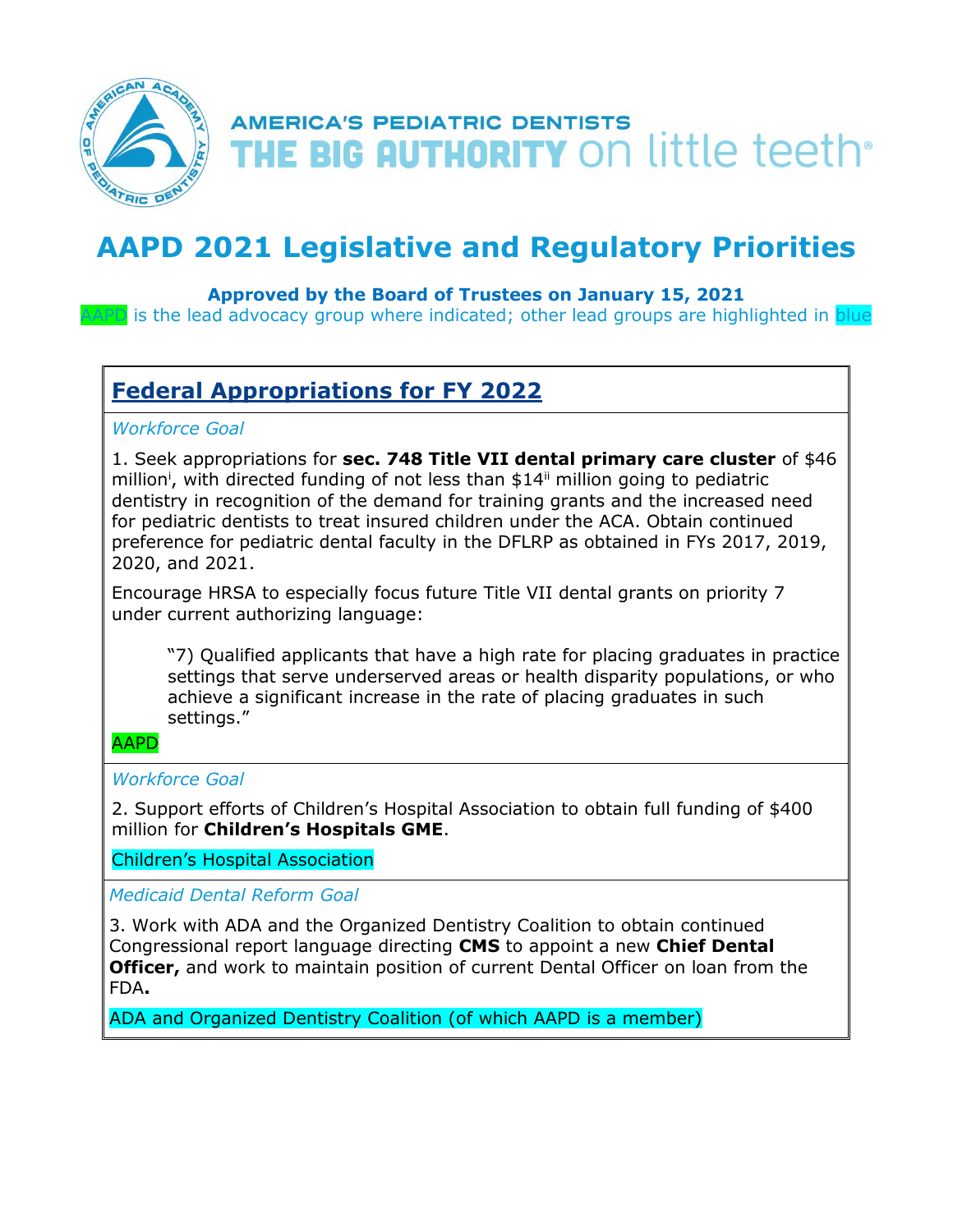# **Federal Health Care Reform**

### *Access to Care and Medicaid Dental Reform Goal*

#### 1. **In any comprehensive federal health care reform legislation seek improvements to Affordable Care Act (ACA) to:**

- a) Make pediatric oral health coverage mandatory.
- b) Exempt preventive dental services from deductibles in embedded plans and SADPs and/or establish separate dental deductible.
- c) Work to obtain market-based provider reimbursement.
- d) Retain dental health professions training reauthorization (Section 748 of HPTA) as contained in Section 5303 of the ACA.

### **And seek Medicaid dental reform provisions to:**

- a) Provide increased Medicaid matching payments for states that pursue specific Medicaid dental reforms including reimbursement at competitive marketbased rates.
- b) Protect Medicaid EPSDT guarantee in Medicaid block grant and other costsavings proposals.
- c) Ensure appropriate and fair Medicaid dental audits, adhering to AAPD clinical recommendations and utilizing peer review by pediatric dentists and requiring CMS Center for Program Integrity training of dental auditors consistent with these criteria.

## AAPD and ADA

#### *Access to Care Goal*

2. Work with ADA and other dental and medical organizations to support passage of H.R. 3762 and S. 4894 as introduced in the last Congress, the Dental and Optometric Care Access Act, which would apply **non-covered services provisions** to ERISA plans.

#### ADA

#### *Access to Care Goal*

3. Work with ADA and other dental and medical organizations to support a simplified process across appropriate governmental agencies to **designate individuals with intellectual disabilities as a medically underserved population.**

Lead group to be determined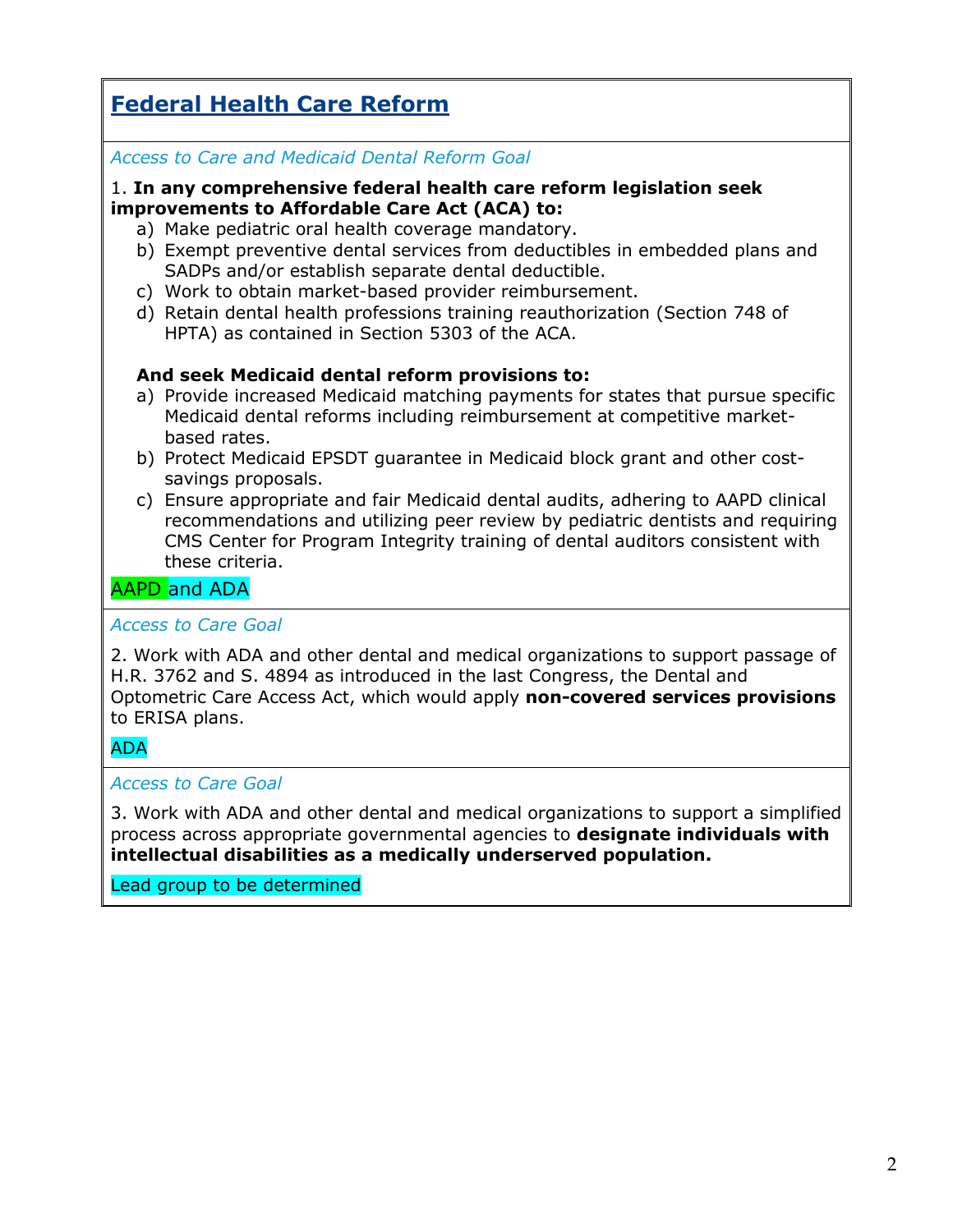# **Federal Health Care Reform**

### *Access to Care Goal*

4. Work with AAOMS and ADA to support reintroduction and passage of *Ensuring Lasting Smiles Act* (H.R. 1379 and S. 560 in the last Congress), that would require all private group and individual health plans to **cover the full medically necessary treatment of patients with congenital anomalies**, including related dental procedures.

## AAOMS and ADA

Explore option of introducing similar legislation to require general anesthesia coverage under ERISA plans.

AAPD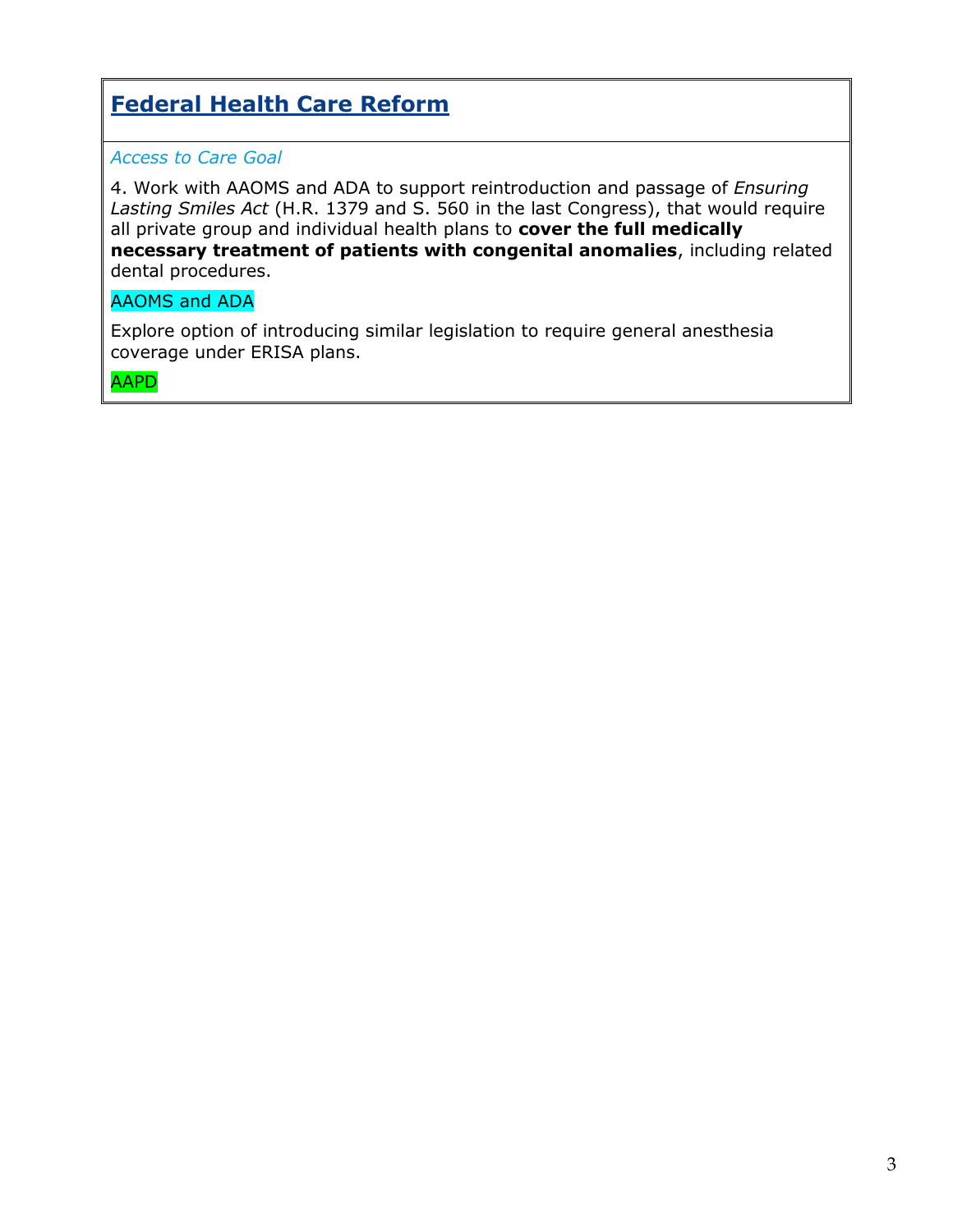# **Federal Regulations**

#### *Access to Care Goal*

1. Obtain new dental rehabilitation code in CMS HCPCS level II category G in order to **increase facility fee for hospital dental and ASC general anesthesia cases**, so that pediatric dentists do not lose operating room access due to low facility fees for such cases.

#### AAPD with ADA and AAOMS AND OTHER COALITION PARTNERS

#### *Access to Care Goal*

2. As the Affordable Care Act (ACA) provision defines **pediatric oral health as an essential health benefit (EHB)**, ensure that implementing regulations require robust coverage consistent with the AAPD Policy on a Model Dental Benefits for Infants, Children, Adolescents, and Individuals with Special Health Care Needs. Coordinate joint response/comments on proposed regulations with ADA and keep key members of Congress informed.

Support mandatory purchase (vs. offer) of an appropriately structured embedded or stand-alone dental plan for children inside exchanges, and encourage states to adopt such a requirement as several have already done (Kentucky, Nevada, Washington state).

Sustain regulatory inclusion of general anesthesia coverage state mandates as EHB in 2017 and beyond (for states that approved such mandates prior to 12-31- 11). Monitor types of pediatric oral health insurance offered in state health insurance exchanges as compared with AAPD model benefits.

Evaluate and respond to key ACA insurance plan issues such as network adequacy, provider fees, family out-of-pocket costs, and the impact of pediatric dental coverage embedded in medical plans. Communicate recommendations to Center for Consumer Information and Insurance Oversight.

### AAPD and ADA

#### *Access to Care Goal*

3. Work closely with ADA, state dental associations, and state pediatric dentistry chapters to ensure that **state health insurance exchanges** appropriately adhere to federal guidelines and regulations concerning insurance plans offering pediatric oral health coverage. Fully engage state Public Policy Advocates in this effort.

State chapters and state dental associations

*Medicaid Dental Reform Goal*

4. Ensure that **Medicaid EPSDT regulations** continue to promote the dental home and a required examination by a dentist.

AAPD and ADA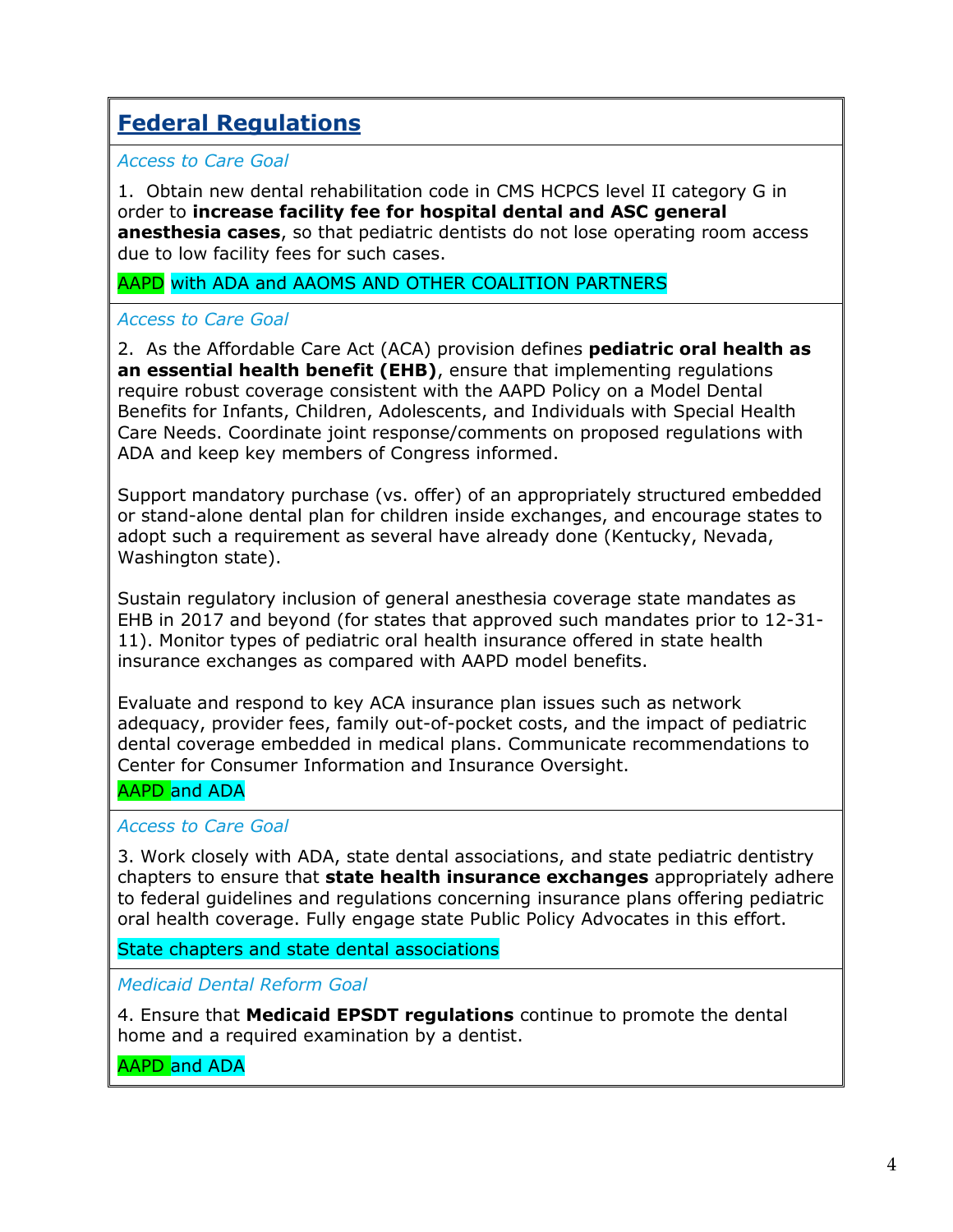# **Federal Regulations**

*Access to Care Goal*

5. Monitor implementation of **Head Start Performance Standards** proposed in 2015, to ensure appropriate requirements for dental periodicity schedule and establishment of a dental home.

### AAPD and ADA

*Medicaid Dental Reform Goal*

6. Encourage CMS to include **pediatric oral health quality measures developed by the Dental Quality Alliance** as part of the Medicaid dental program.<sup>iii</sup>

ADA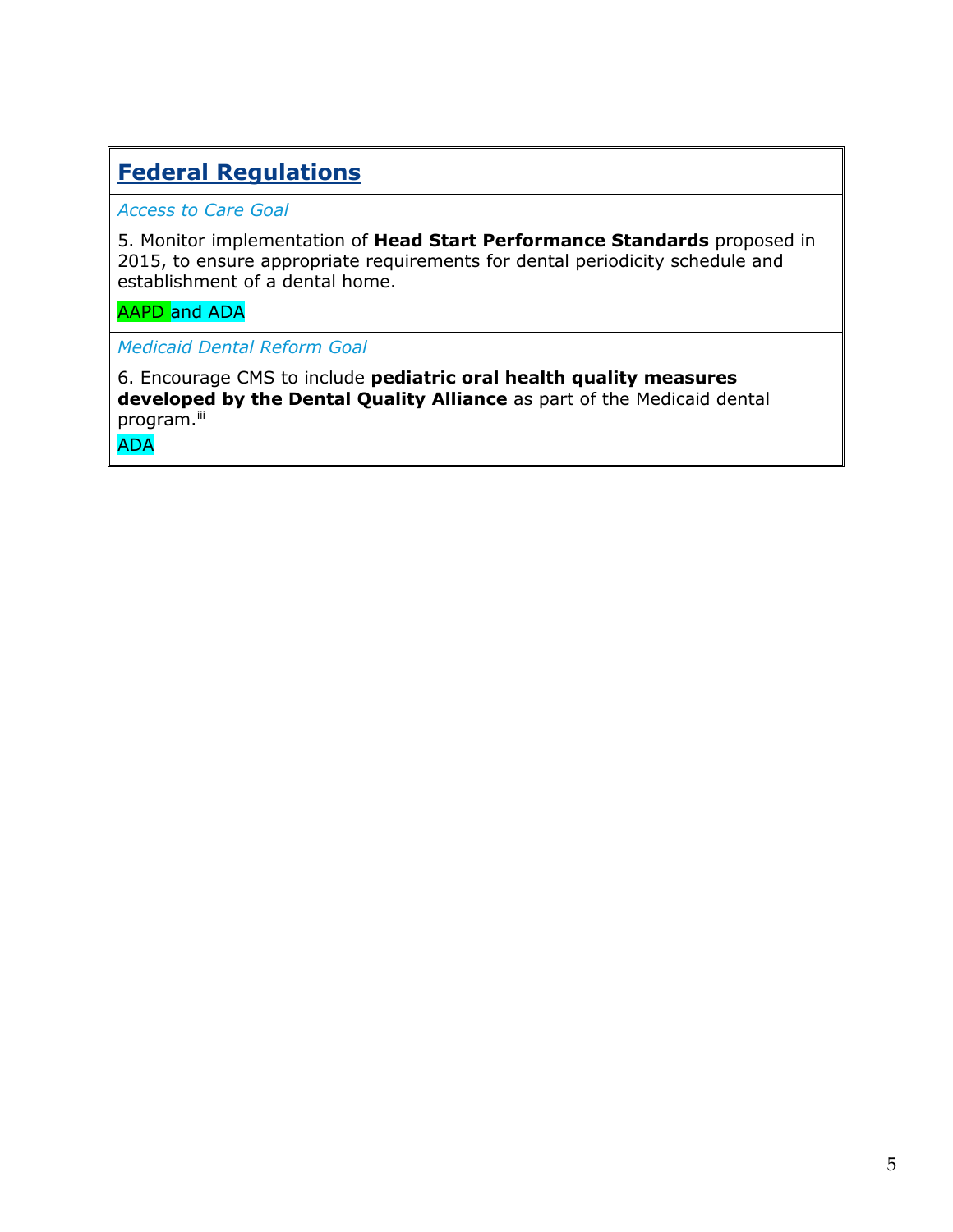# **Other Federal Legislation (taxes, student loan reform)**

### *Workforce Goal*

1. Support reintroduction and passage of H.R. 996 and S. 359 (from last Congress), bills that would **exempt DFLRP from taxation** to individual faculty recipients. Include in any comprehensive tax legislation under consideration by Congress.

## AAPD**- THIS IS THE #1 OVERALL AAPD LEGISLATIVE PRIORITY FOR 2021.**

#### *Workforce Goal*

2. Work with ADA and other organizations to support reintroduction and passage of the **Student Loan Refinancing and Recalculation Act** (H.R. 1899 from last Congress) which would:

- Allow borrowers to **refinance** their student loan interest rates to the 10 year Treasury note rate, plus one percent, throughout the lifetime of the loan.
- **Eliminate** origination fees and instead set future student loan interest rates at the 10-year Treasury note rate, plus one percent.
- **Delay** student loan interest rate accrual for many low- and middle-income borrowers while they are in school.
- Allow for borrowers in medical or dental residencies to **defer payments**  until the completion of their programs.

Oppose attempts to cap the **Grad PLUS loan program.** ADA and Organized Dentistry Coalition (of which AAPD is a member)

### *Workforce Goal*

3. Support reintroduction and passage of H.R. 1554 (from last Congress), the **Resident Education Deferment Interest Act** introduced by Congressman Babin. This bill, supported by the Organized Dentistry Coalition and spearheaded by AAOMS, would halt interest accrual while loans are in deferment during residency training.

AAOMS and Organized Dentistry Coalition (of which AAPD is a member)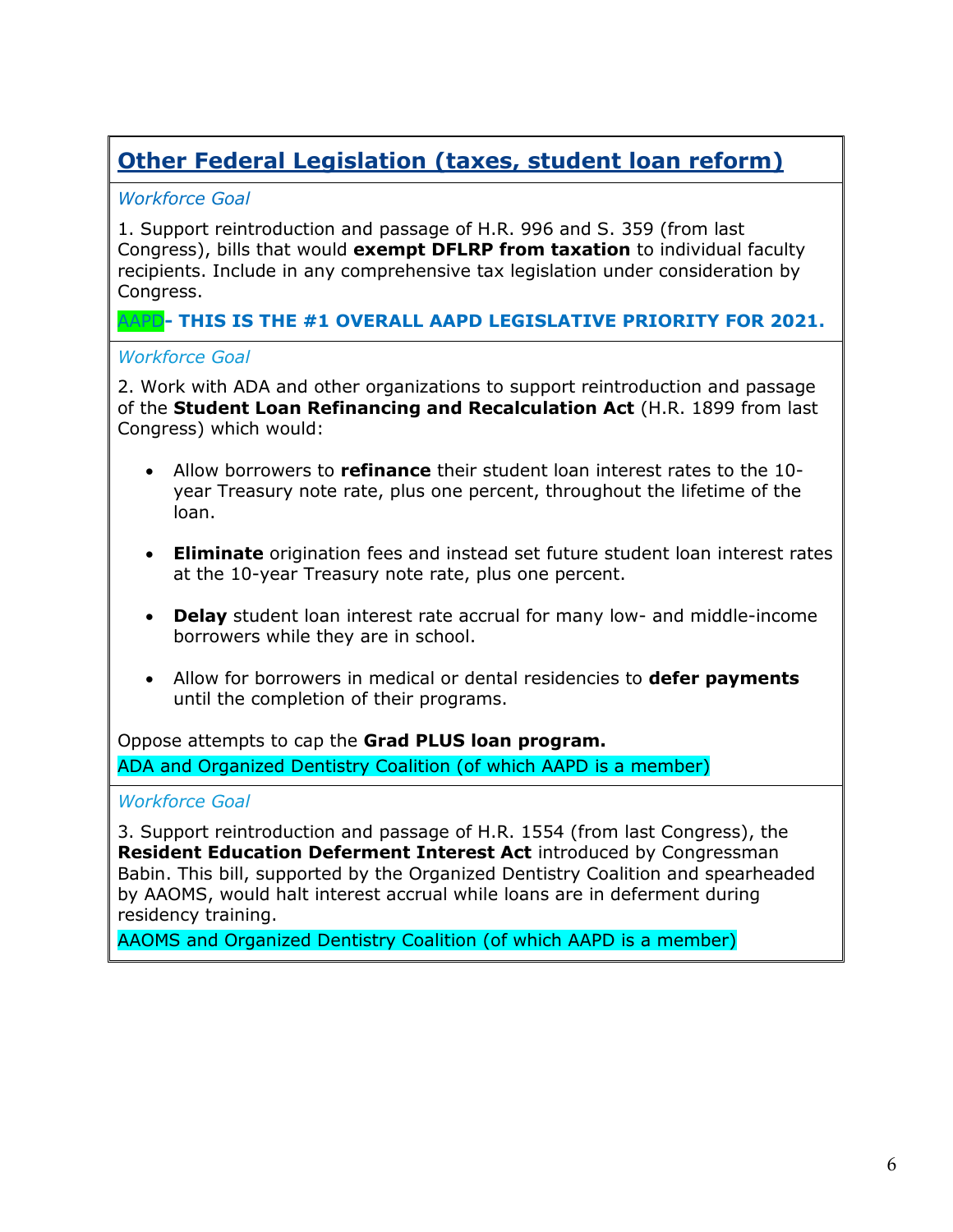# **State Legislation and Regulations**

*Workforce and Access to Care Goal*

1. Promote states' adoption of **expanded duties for dental assistants** as recommended in the AAPD's *Policy on Workforce Issues and Delivery of Oral Health Care Services in a Dental Home*, and assist state chapters dealing with dental therapist and other mid-level proposals.<sup>iv</sup> Provide technical assistance, via Research and Policy Center, to state Public Policy Advocates working in collaboration with state dental associations on this issue. Work with Research and Policy Center to identify data on national rate of EFDA use.

#### State chapters and AAPD

#### *Medicaid Dental Reform Goal*

2. Provide continued technical assistance to state pediatric dentistry chapters for **Medicaid dental reform** for their efforts with both state legislatures and state dental associations. Continue to promote states' adoption of appropriate dental periodicity schedules consistent with AAPD guidelines, and update Research and Policy Center dental periodicity schedule adoption map on website as appropriate.

Promote state Medicaid programs' adoption of pediatric oral health quality measures developed by the Dental Quality Alliance (DQA). Continue to inform and educate key constituencies about reforms that work, including MSDA (Medicaid/CHIP State Dental Association), NCSL, NGA etc.

Work with Research and Policy Center and CDBP to respond to Medicaid medical movement to managed care by:

- (a) promoting dental managed care hybrid payment models that leave the risk with the plan contractor (or at least share it between the plan and the provider); and
- (b) maintaining accountable dental fee-for-service plans.
- (c) promoting SMA MCO dental contracting that adheres to criteria in the ADA's 2015 guidance document *Medicaid: Considerations When Working with the State to Develop an Effective RFP/Dental Contract.*

AAPD, state chapters, and state dental associations

#### *Medicaid Dental Reform Goal*

3. Ensure that state **Medicaid programs conducting provider audits**, as well as auditors contracted by CMS, do so in an appropriate and fair manner, adhering to AAPD clinical recommendations and utilizing peer review by pediatric dentists. Work with PPA network to secure language in SMA dental provider manuals referencing AAPD clinical recommendations as the appropriate criteria for any audits of pediatric dental practices, and a dental advisory board for every SMA. Pursue dental auditor training initiative with CMS Center for Program Integrity. Assist state PPAs interested in pursuing model Medicaid audit reform legislation as passed and signed into law in Nebraska in 2020.

*AAPD, state chapters and state dental associationsv*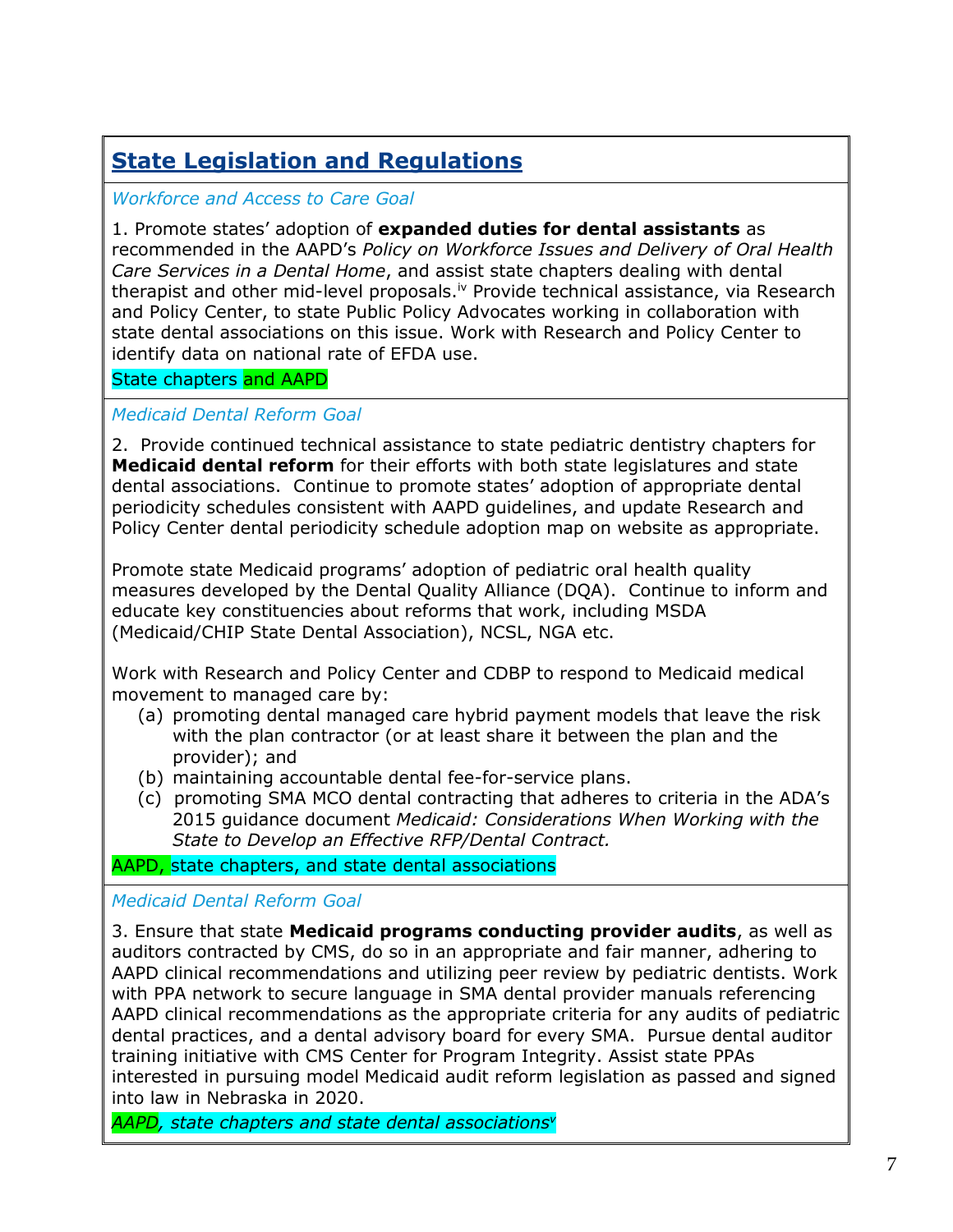# **State Legislation and Regulations**

### *Access to Care Goal*

### 4. Continue to provide technical assistance to states for **General Anesthesia coverage via legislation or state insurance marketplace regulations,**

highlighting ongoing cost analysis and using TRICARE coverage and success in 33 states to spur momentum. Utilizing Research and Policy Center technical brief and working closely with CDBP, educate insurers and insurance regulators on necessity of this benefit and role of pediatric dentists in treating high risk children.

#### State chapters and AAPD

#### *Access to Care Goal*

5. Provide technical assistance to states seeking legislation for **mandatory oral health examinations prior to school matriculation, utilizing efforts in Colorado as an advocacy model**. Seek support of state dental associations and other interested organizations via efforts of state Public Policy Advocates.<sup>vi</sup>

State chapters, AAPD, and state dental associations

#### *Access to Care Goal*

6. Work with ADA, state dental associations, and state pediatric dental units to **promote community water fluoridation**, and prevent efforts to remove fluoride from currently fluoridated communities.

ADA

*Workforce and Access to Care Goal*

7. Secure or expand **student loan forgiveness** programs for pediatric dentists who practice in underserved areas.<sup>vii</sup>

State dental associations and state chapters

#### *Access to Care Goal*

8. Ensure that state dental boards adopt regulations concerning **mild, moderate, and deep sedation and general anesthesia** practice and permitting that are consistent with policies, best practices, and guidelines of the AAPD. Use review and input from AAPD's Committee on Sedation and Anesthesia as needed.

#### AAPD and state chapters

#### *Workforce Goal*

9. Ensure that state dental boards maintain and enforce regulations concerning appropriate **advertising of specialty status** and advertising guidance for general dentists treating children consistent with AAPD policies concerning Affiliate members.

AAPD and state chapters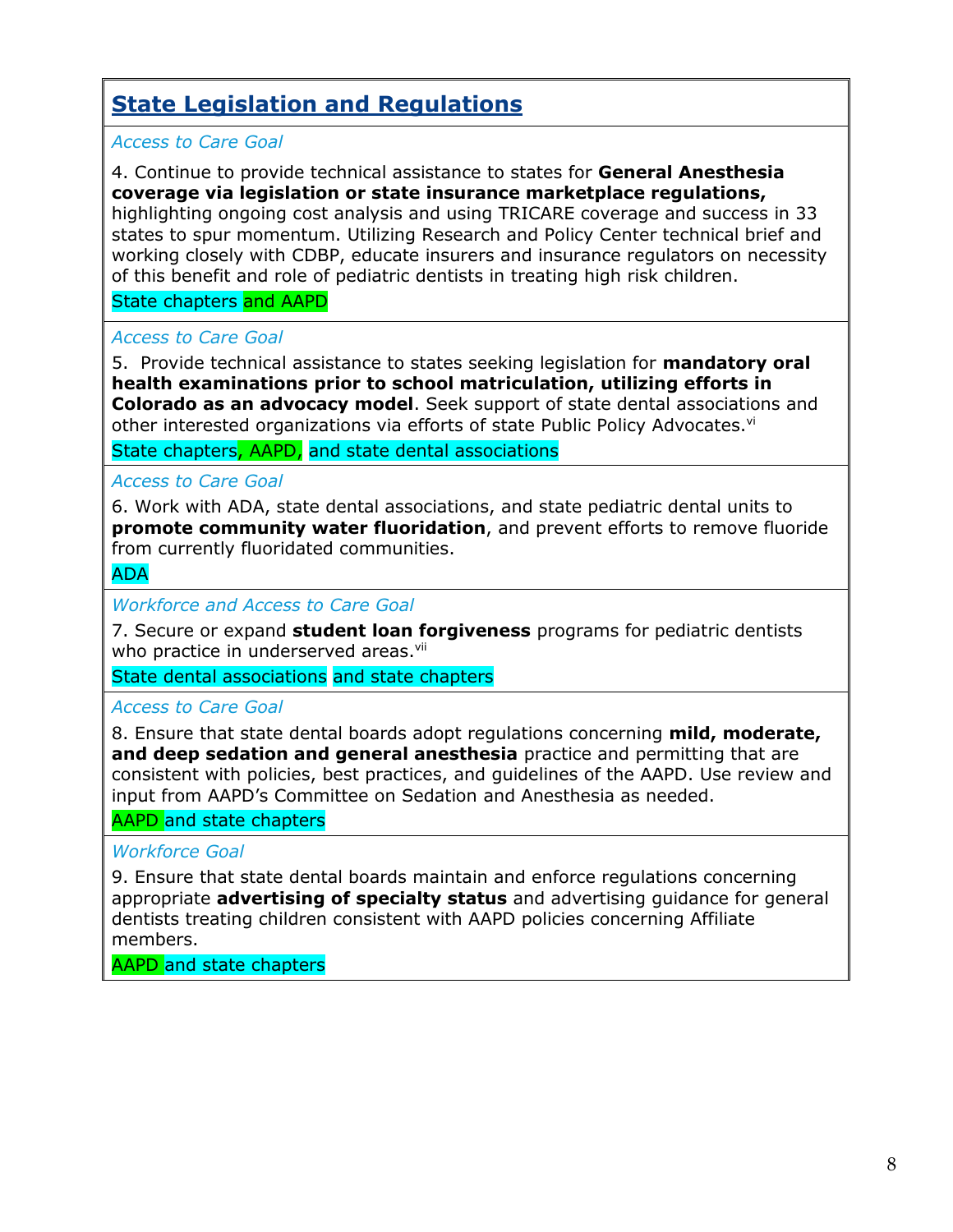# **State Legislation and Regulations**

*Access to Care Goal*

 $\overline{a}$ 

10. Support states' adoption of *TRANSPARENCY IN DENTAL BENEFITS CONTRACTING MODEL ACT* adopted by the National Council of Insurance Legislators to address several vexing third party-payer issues: fair and transparent network contracting (allow dentists to accept or refuse contracts to which they would be obliged); virtual credit cards (not limiting payments to such method); and prior authorization (hold dental insurers to pay what was promised in the authorization).

State dental associations and state chapters

iii The DQA was formed by the ADA at the request of CMS. The AAPD was a founding member and has a representative on the DQA's Executive Committee. The DQA's initial measure set ("Starter Set"), Dental Caries in Children: Prevention and Disease Management, were approved by the DQA and published in July 2013. These measures were developed for implementation with administrative enrollment and claims data for plan and program level reporting. They are listed below:

| Evaluating Utilization            | Use of Services                   |
|-----------------------------------|-----------------------------------|
|                                   | <b>Preventive Services</b>        |
|                                   | <b>Treatment Services</b>         |
| <b>Evaluating Quality of Care</b> | Oral Evaluation                   |
|                                   | <b>Topical Fluoride Intensity</b> |
|                                   | Sealant use in 6-9 years          |
|                                   | Sealant use in 10-14 years        |
|                                   | Care Continuity                   |
|                                   | Usual Source of Services          |
| Evaluating Cost                   | Per-Member Per-Month Cost         |

Two measures of ambulatory care sensitive emergency department visits among children for reasons related to dental caries and subsequent follow-up with a dental provider also were developed for implementation with administrative enrollment and claims data for program level reporting. DQA measures have been endorsed by the National Quality Forum (NQF). Population health sealant measures were approved in 2019, with input from AAPD: Sealant receipt on permanent  $1<sup>st</sup>$  molar and sealant receipt on permanent  $2<sup>nd</sup>$  molar. The previous sealant measures that assessed annual placement of sealants for 6-9 and 10-14 year olds have been retired.

<sup>i</sup> Congressional appropriators have included the Feingold-Collins State Oral Health grants under this total amount. The AAPD, ADA, and ADEA supported \$12 million each for pediatric dentistry and general dentistry in FY 2021. The Action for Dental Health state oral health grants now supersede the Feingold-Collins program.

ii ADA and ADEA also support this increased request, due to the amount of approved but unfunded HRSA grants in the FY 2020 Postdoctoral Dental Funding cycle.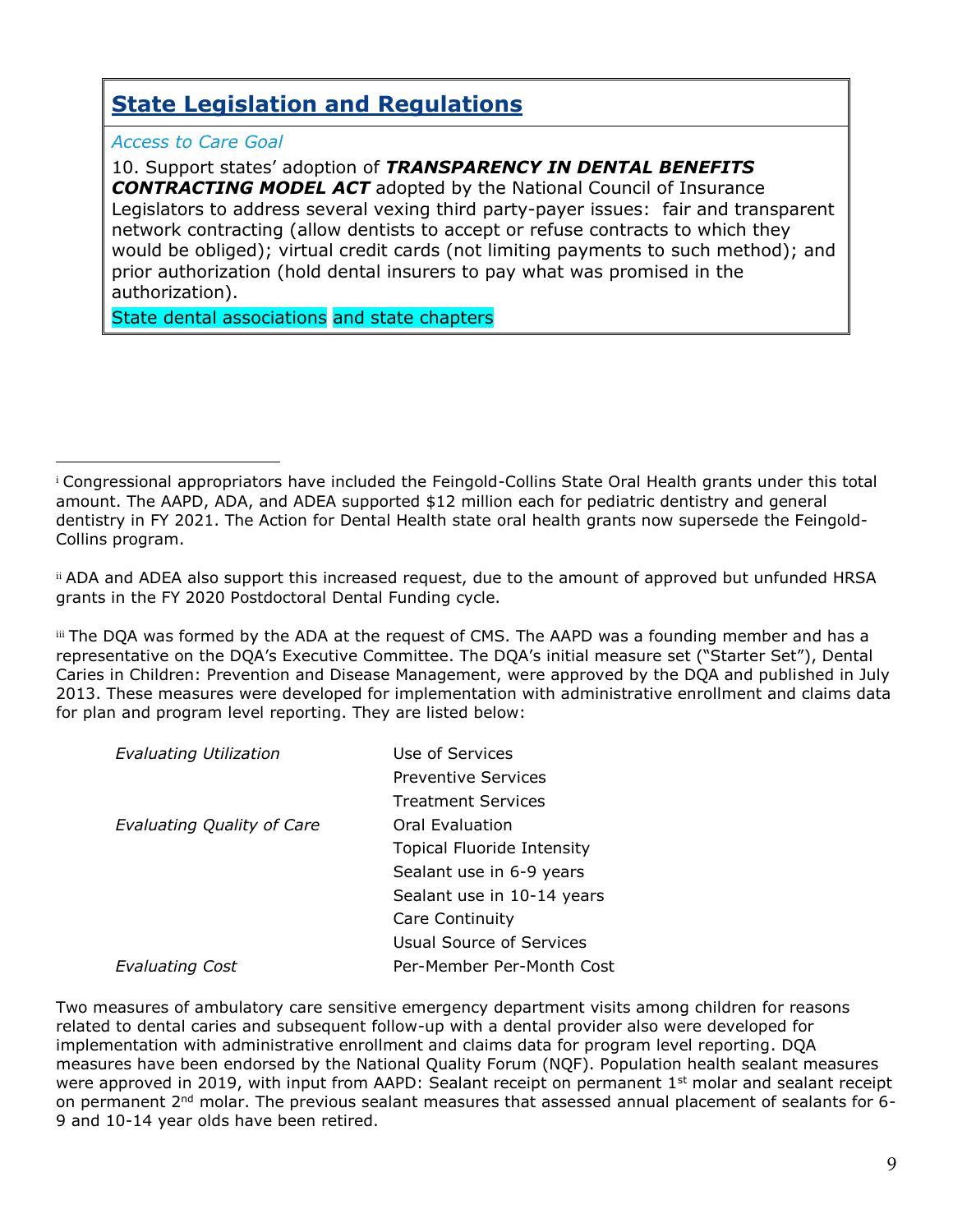$\overline{a}$ iv The AAPD Pediatric Oral Health Research and Policy Center maintains an EFDA "tool kit" on its web page.

 $v$  This resolution was adopted by the ADA's House of Delegates in 2017:

"33H. Adopted—Consent Calendar Action Council on Advocacy for Access and Prevention Resolution 33—**Peer to Peer State Dental Medicaid Audits.** Resolved, that the American Dental Association encourages all state dental associations to work with their respective state Medicaid agency to ensure that Medicaid dental audits be conducted by dentists who have similar educational backgrounds and credentials as the dentists being audited, as well as being licensed within the state in which the audit is being conducted."

This resolution was adopted by the ADA's House of Delegates in 2018:

**"**69H Adopted- Council on Advocacy for Access and Prevention Resolution 69—**State Medicaid Dental Peer Review Committee.** Resolved, that the American Dental Association encourages all state dental associations to work with their respective state Medicaid agency to create a dental peer review committee, made up of licensed current Medicaid providers who provide expert consultation on issues brought to them by the state Medicaid agency and/or third party payers."

This resolution was adopted by the ADA's House of Delegates in 2020:

"25H Adopted- Consent Calendar action- Council on Advocacy for Access and Prevention Resolution 25—Proposed Policy, **Guidelines for Medicaid Dental Reviews.** Resolved, that the American Dental Association encourages state dental associations to work with their respective state Medicaid agency to adopt such guidelines for Medicaid Dental Reviews and/or in States that use a managed care model to incorporate such guidelines into their request for proposal (RFP) to thirdparty payers interested in managing the dental benefit:

#### Guidelines for Medicaid Dental Reviews

The Auditor/Reviewer shall demonstrate adherence, not only to individual State Board regulations and requirements, but also an understanding, acceptance and adherence to Medicaid State guidelines and specific specialty guidelines as applicable. In addition, the Auditor/Reviewer shall demonstrate experience

in treatment planning specific patient demographic groups and/or unique care delivery sites that influence treatment planning being reviewed.

It is recommended that entities, which conduct Medicaid Dental reviews and audits, utilize auditors and reviewers who:

- 1. Have a current active license to practice dentistry in the State where audited treatment has been rendered and be available to present their findings.
- 2. Are of the same specialty (or equivalent education) as the dentist being audited.
- 3. Document and reference the guidelines of an appropriate dental or specialty organization as the basis for their findings, including the definition of Medical Necessity being used within the review.
- 4. Have a history of treating Medicaid recipients in the state in which the audited dentist practices.
- 5. Have experience treating patients in a similar care delivery setting as the dentist being audited, such as a hospital, surgery center or school-based setting, especially if a significant portion of the audit targets such venues.

In addition, these entities shall be expected to conduct the review and audit in an efficient and expeditious manner, including: